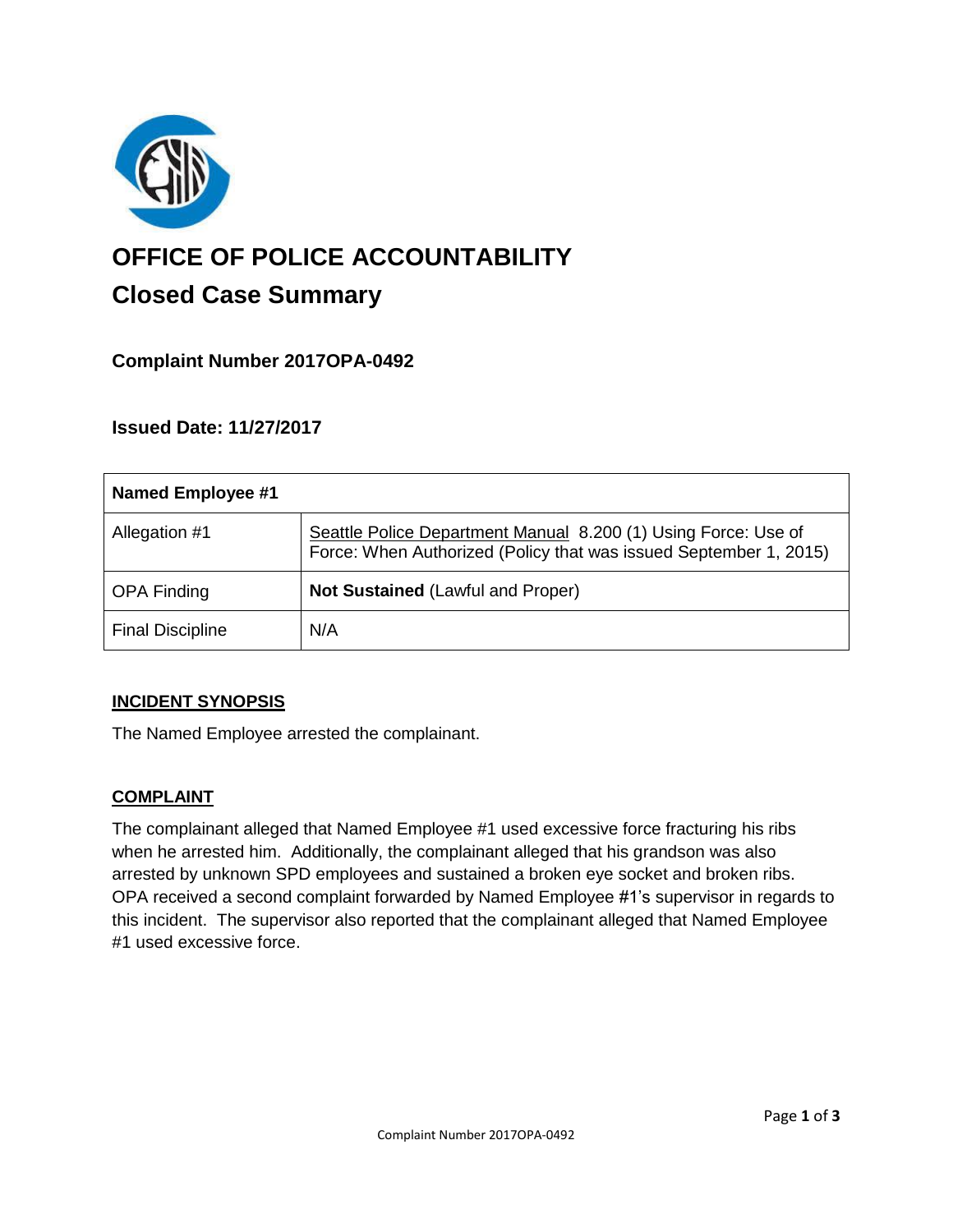#### **INVESTIGATION**

The OPA investigation included the following actions:

- 1. Review of the complaint memo
- 2. Review of In-Car Videos (ICV)
- 3. Review of Use of Force Documents
- 4. Search for and review of all relevant records and other evidence
- 5. Interviews of SPD employees

#### **ANALYSIS AND CONCLUSION**

The complainant alleged that he was subjected to excessive force by Named Employee #1 during his arrest. Specifically, the complainant alleged that Named Employee #1 kneed and kicked him in the ribs, which resulted in rib fractures.

On the date in question, Named Employee #1 and two other SPD employees performed a traffic stop. The stopped vehicle had two occupants – a female driver and the complainant, who was the front seat passenger. During the stop, the officers learned that the female driver had an open no contact order against the complainant. The officers made the decision to place the complainant under arrest and asked him to exit the vehicle. After he exited the vehicle, the complainant turned to throw something back inside. This object was later discovered to be crack cocaine.

The officers then took the complainant down to the ground in a controlled takedown. While on the ground, he complained of pain several times, including making a complaint of pain concerning his ribs. From a review of In-Car Video (ICV) from the incident, there was no evidence that any officer kneed or kicked the complainant in this ribs. It was possible, however, that the complainant suffered pain to his ribs by officers placing weight on that area of his body while they were trying to secure and handcuff him. The complainant was then transported to the precinct.

While at the precinct, Named Employee #1' supervisor screened the complainant's arrest. During that time, the complainant did not complain of injury. However, when the complainant was being transported to the jail, he complained to the transporting officer that he had been subjected to excessive force. The complainant was returned to the precinct. The supervisor was notified of the complainant's allegation and he screened the allegation in person. As part of this screening, he interviewed the complainant. The complainant stated that he had been subjected to excessive force. The supervisor photographed the complainant's alleged injuries. A review of these photographs did not indicate any obvious injury or bruising to the complainant's ribs. The supervisor also called for medical assistance. The complainant was treated by Seattle Fire Department medics who noted his complaint of rib pain. He was not diagnosed with fractured ribs and was not transported to a medical facility for further treatment. The complainant later indicated to the supervisor that he did not want to go to a hospital.